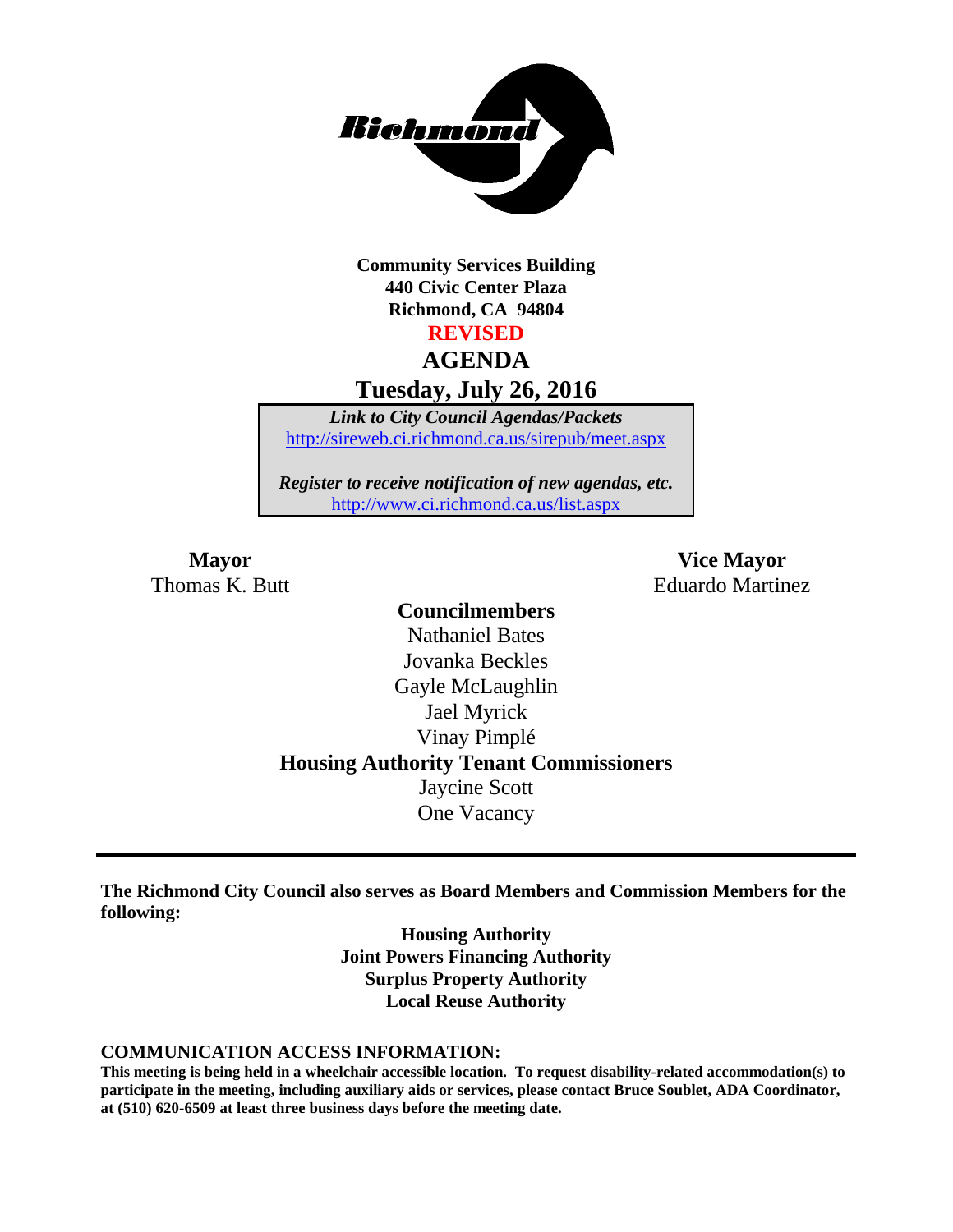# **MEETING PROCEDURES**

The City of Richmond encourages community participation at its City Council meetings and has established procedures that are intended to accommodate public input in a timely and time-sensitive way. As a courtesy to all members of the public who wish to participate in City Council meetings, please observe the following procedures:

**PUBLIC COMMENT ON AGENDA ITEMS:** Anyone who desires to address the City Council on items appearing on the agenda must complete and file a pink speaker's card with the City Clerk **prior** to the City Council's consideration of the item. Once the City Clerk has announced the item, no person shall be permitted to speak on the item other than those persons who have submitted their names to the City Clerk. Your name will be called when the item is announced for discussion. **Each speaker will be allowed TWO (2) MINUTES to address the City Council on NON-PUBLIC HEARING items listed on the agenda.**

**OPEN FORUM FOR PUBLIC COMMENT:** Individuals who would like to address the City Council on matters not listed on the agenda or on items remaining on the consent calendar may do so under Open Forum. All speakers must complete and file a pink speaker's card with the City Clerk **prior** to the commencement of Open Forum. The amount of time allotted to individual speakers shall be determined based on the number of persons requesting to speak during this item. **The time allocation for each speaker will be as follows:** 15 or fewer speakers, a maximum of 2 minutes; 16 to 24 speakers, a maximum of 1 and one-half minutes; and 25 or more speakers, a maximum of 1 minute.

### **SPEAKERS ARE REQUESTED TO OCCUPY THE RESERVED SEATS IN THE FRONT ROW BEHIND THE SPEAKER'S PODIUM AS THEIR NAME IS ANNOUNCED BY THE CITY CLERK.**

**CONSENT CALENDAR:** Consent Calendar items are considered routine and will be enacted, approved or adopted by one motion unless a request for removal for discussion or explanation is received from the audience or the City Council. A member of the audience requesting to remove an item from the Consent Calendar must first complete a speaker's card and discuss the item with a City staff person who has knowledge of the subject material, prior to filing the card with the City Clerk and **prior** to the City Council's consideration of Agenda Review. An item removed from the Consent Calendar may be placed anywhere on the agenda following the City Council's agenda review.

**CONDUCT AT MEETINGS:** Richmond City Council meetings are limited public forums during which the City strives to provide an open, safe atmosphere and promote robust public debate. Members of the public, however, must comply with state law, as well as the City's laws and procedures and may not actually disrupt the orderly conduct of these meetings. The public, for example, may not shout or use amplifying devices, must submit comment cards and speak during their allotted time, may not create a physical disturbance, may not speak on matters unrelated to issues within the jurisdiction of the City Council or the agenda item at hand, and may not cause immediate threats to public safety.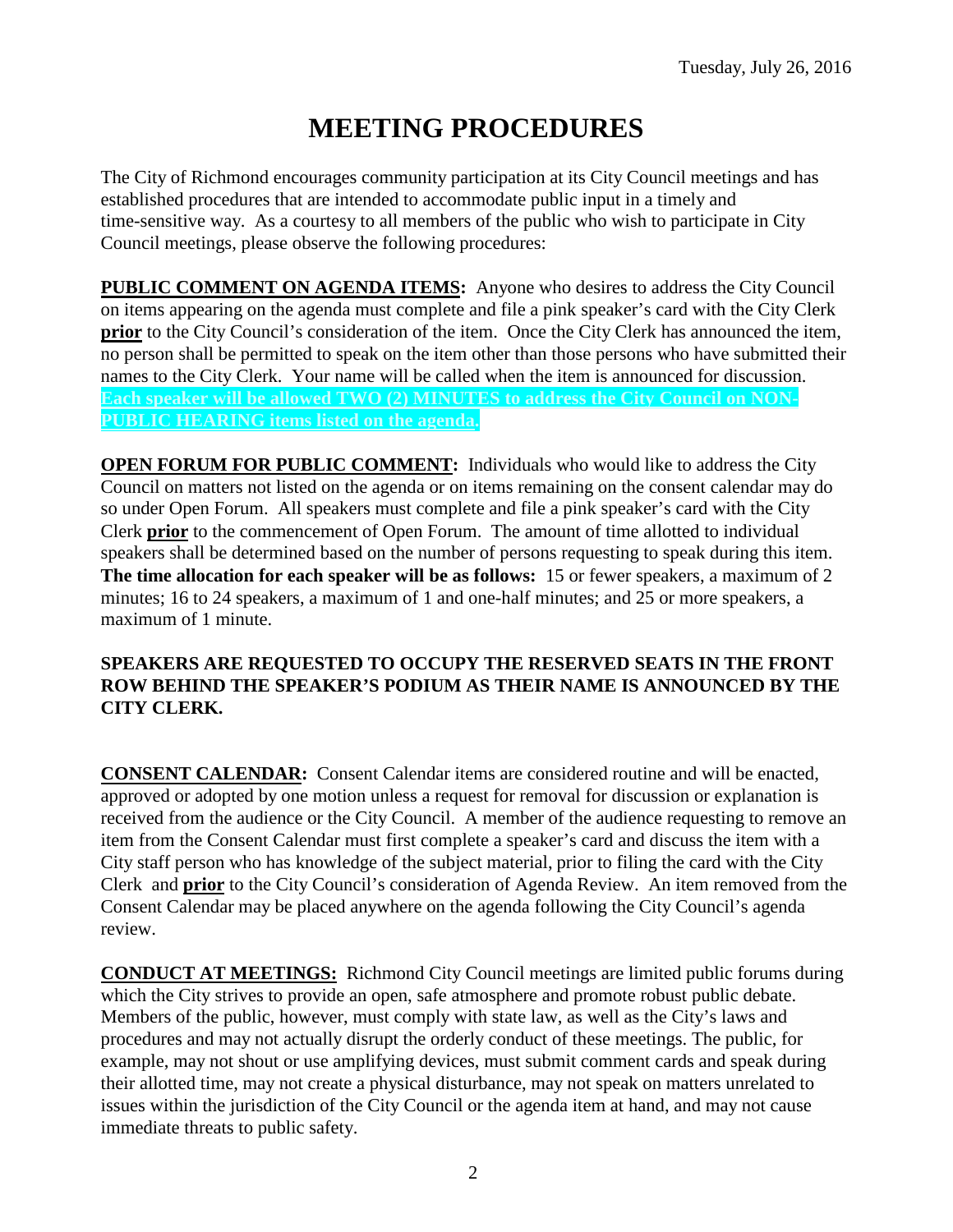**CITY HARASSMENT POLICY:** The City invites public comment and critique about its operations, including comment about the performance of its public officials and employees, at the public meetings of the City Council and boards and commissions. However, discriminatory or harassing comments about or in the presence of City employees, even comments by third parties, may create a hostile work environment, if severe or pervasive. The City prohibits harassment against an applicant, employee, or contractor on the basis of race, religious creed, color, national origin, ancestry, physical disability, medical condition, mental disability, marital status, sex (including pregnancy, childbirth, and related medical conditions), sexual orientation, gender identity, age or veteran status, or any other characteristic protected by federal, state or local law. In order to acknowledge the public's right to comment on City operations at public meetings, which could include comments that violate the City's harassment policy if such comments do not cause an actual disruption under the Council Rules and Procedures, while taking reasonable steps to protect City employees from discrimination and harassment, City Boards and Commissions shall adhere to the following procedures. If any person makes a harassing remark at a public meeting that violates the above City policy prohibiting harassment, the presiding officer of the meeting may, at the conclusion of the speaker's remarks and allotted time: (a) remind the public that the City's Policy Regarding Harassment of its Employees is contained in the written posted agenda; and (b) state that comments in violation of City policy are not condoned by the City and will play no role in City decisions. If any person makes a harassing remark at a public meeting that violates the above City policy, any City employee in the room who is offended by remarks violating the City's policy is excused from attendance at the meeting. No City employee is compelled to remain in attendance where it appears likely that speakers will make further harassing comments. If an employee leaves a City meeting for this reason, the presiding officer may send a designee to notify any offended employee who has left the meeting when those comments are likely concluded so that the employee may return to the meeting. The presiding officer may remind an employee or any council or board or commission member that he or she may leave the meeting if a remark violating the City's harassment policy is made. These procedures supplement the Council Rules and Procedures relating to disruption of orderly conduct at Council meetings.

Any law enforcement officer on duty or whose service is commanded by the presiding officer shall be Sergeant-at-Arms of the Council meetings. He/she, or they, shall carry out all orders and instructions given by the presiding officer for the purpose of maintaining order and decorum at the Council meetings (City Council Rules of Procedure and Order Section III F, RMC Section 2.12.030).

**\*\*\*\*\*\*\*\*\*\*\*\*\*\*\*\*\*\*\*\*\*\*\*\*\*\*\*\*\*\*\*\*\*\*\*\*\*\*\*\*\*\*\*\*\*\*\*\*\*\*\*\*\*\*\*\*\*\***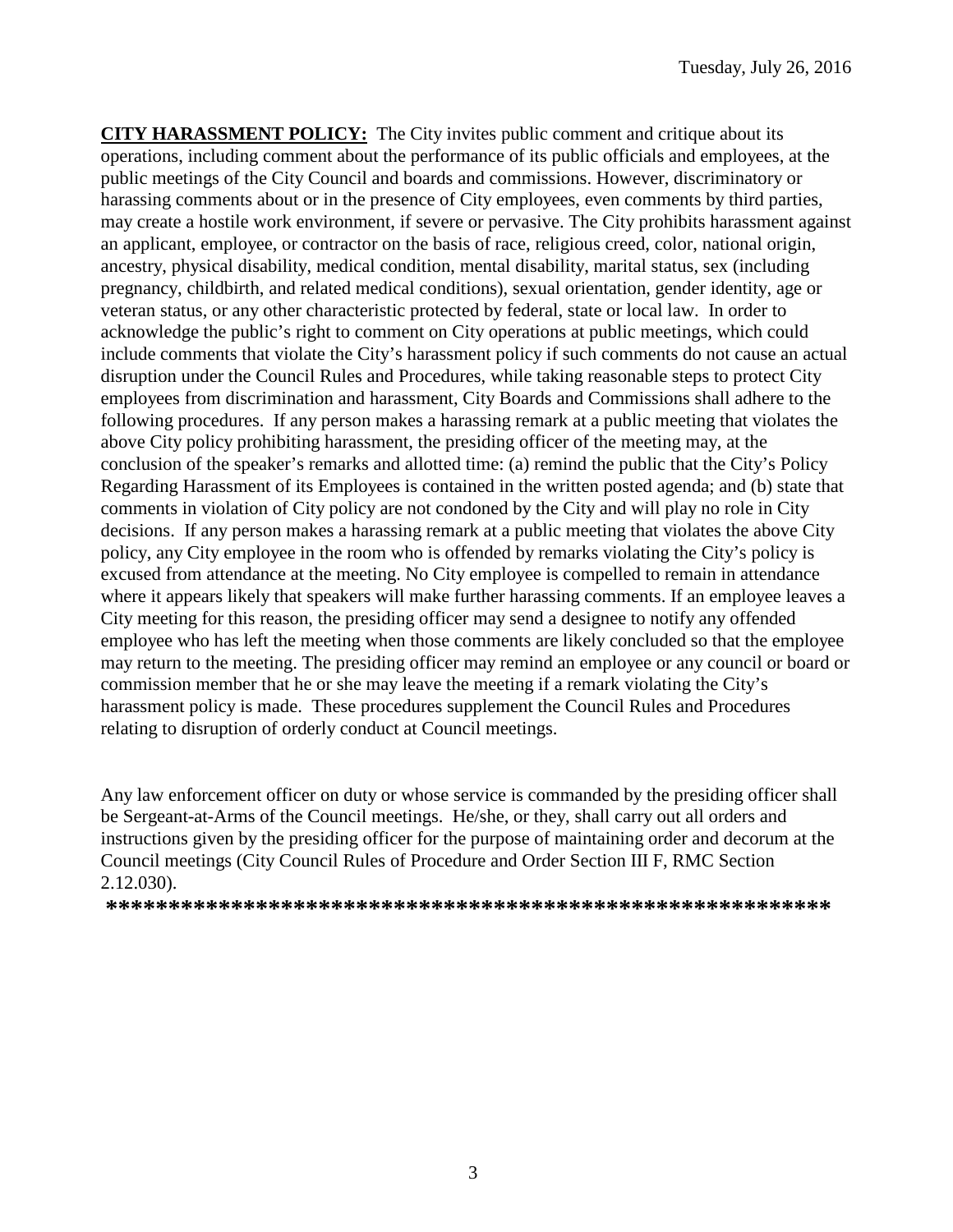# **OPEN SESSION TO HEAR PUBLIC COMMENT BEFORE CLOSED SESSION ITEMS**

5:00 p.m.

### **A. ROLL CALL**

### **B. PUBLIC COMMENT BEFORE CLOSED SESSION ITEMS**

### **C. ADJOURN TO CLOSED SESSION**

# **CLOSED SESSION**

Shimada Room of the Community Services Building

CONFERENCE WITH LEGAL COUNSEL - EXISTING LITIGATION (Subdivision [a] of Government Code Section 54956.9):

Upstream Point Molate vs. City of Richmond

Serkes vs City of Richmond

CONFERENCE WITH REAL PROPERTY NEGOTIATOR (Government Code Section 54956.8):

Property: 12th Street and Macdonald Avenue Agency Negotiators: Bill Lindsay and Shasa Curl Negotiating parties: Highridge Costa Development Group Under negotiation: Price and terms of payment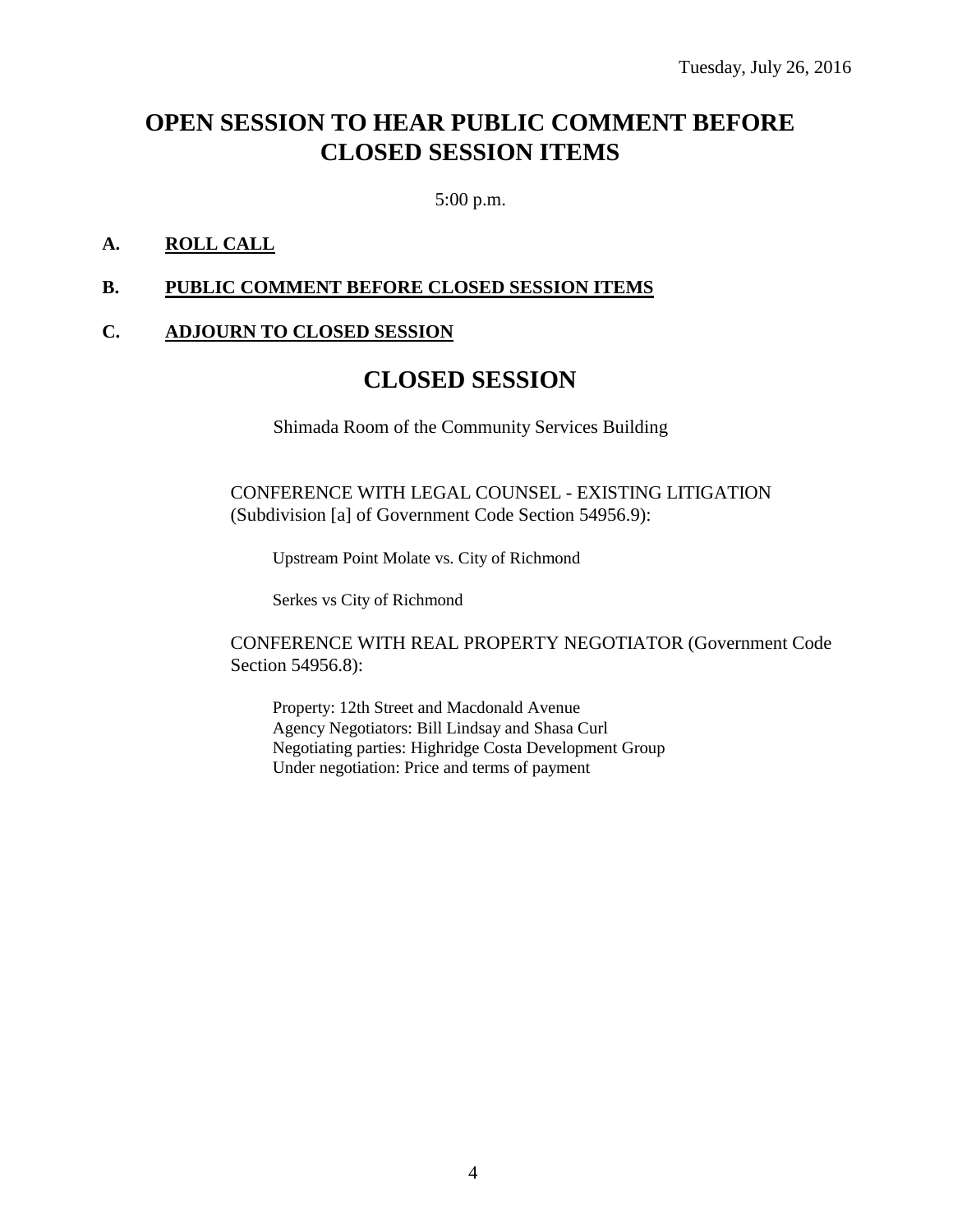# **SPECIAL MEETING OF THE RICHMOND HOUSING AUTHORITY**

6:20 p.m.

- **A. PLEDGE TO THE FLAG**
- **B. ROLL CALL**
- **C. STATEMENT OF CONFLICT OF INTEREST**
- **D. AGENDA REVIEW**

#### **E. HOUSING AUTHORITY CONSENT CALENDAR**

- **E-1.** ADOPT a resolution authorizing the Housing Authority Executive Director to submit the 2016 Section 8 Management Assessment Program (SEMAP) Certification to U.S. Department of Housing and Urban Development (HUD) - Richmond Housing Authority (Tim Jones 621-1310).
- **E-2.** ADOPT (1) a resolution authorizing amendments to the financing documents for the Friendship Manor/Triangle Court Rental Assistance Demonstration (RAD) project in connection with the issuance of additional multifamily housing revenue bonds, and related activities; and (2) authorizing the issuance and delivery of additional multifamily housing revenue bonds in an aggregate principal amount not to exceed \$1,000,000 for the purpose of providing additional financing for the acquisition, construction, rehabilitation and development of Friendship Manor and Triangle Court, approving and authorizing the execution and delivery of any and all documents necessary to issue such additional bonds and implement this resolution, and ratifying and approving any action heretofore taken in connection with the bonds - Housing Authority (Tim Jones 621-1310).
- **E-3.** APPROVE the minutes of the June 28, 2016, Richmond Housing Authority Meeting - City Clerk's Office (Pamela Christian 620-6513).

### **F. ADJOURNMENT**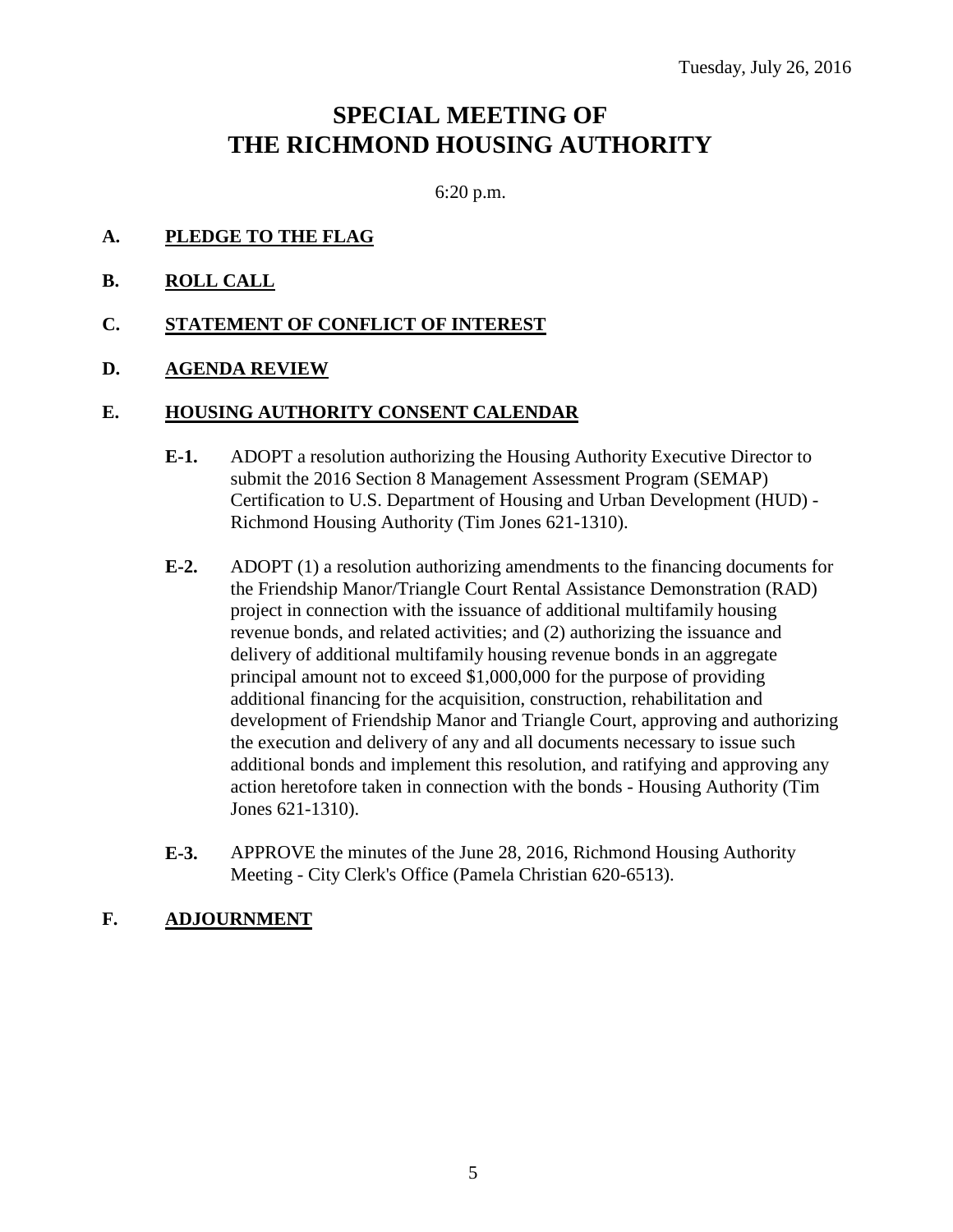# **REGULAR MEETING OF THE JOINT POWERS FINANCING AUTHORITY**

6:25 p.m.

# **A. ROLL CALL**

### **B. STATEMENT OF CONFLICT OF INTEREST**

### **C. RESOLUTIONS**

**C-1.** ADOPT a resolution of the Governing Board of the Richmond Joint Powers Financing Authority Authorizing the Issuance, Sale and Delivery of not to exceed \$9,500,000 Principal Amount of Richmond Joint Powers Financing Authority Reassessment District Revenue Refunding Bonds, Series 2016; Approving the forms of an Amended and Restated Trust Agreement, and a Bond Purchase Agreement, Authorizing the execution and delivery thereof, and authorizing and directing certain related actions necessary to implement the proposed refunding program - Finance Department (Belinda Warner 620-6740).

### **D. ADJOURNMENT**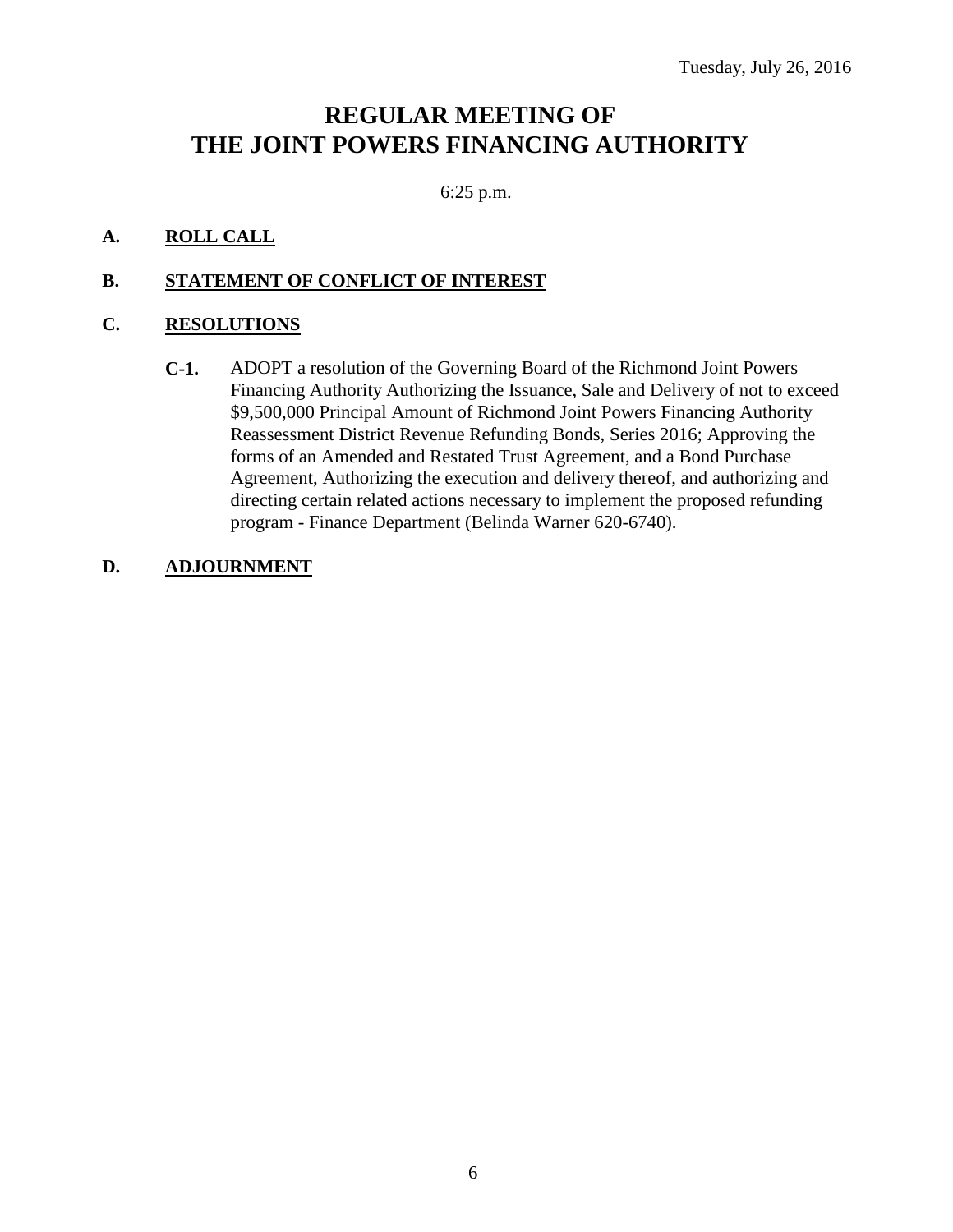# **REGULAR MEETING OF THE RICHMOND CITY COUNCIL**

6:30 p.m.

# **A. ROLL CALL**

# **B. STATEMENT OF CONFLICT OF INTEREST**

# **C. AGENDA REVIEW**

### **D. PRESENTATIONS, PROCLAMATIONS, AND COMMENDATIONS**

**D-1.** ANNOUNCE City of Richmond Board and Commission vacancies as of July 26, 2016, and ask that interested residents send applications to the City Clerk - Office of the Mayor (Mayor Tom Butt 620-6503).

### **E. REPORT FROM THE CITY ATTORNEY OF FINAL DECISIONS MADE DURING CLOSED SESSION**

# **F. REPORT FROM THE CITY MANAGER**

### **G. OPEN FORUM FOR PUBLIC COMMENT**

### **H. CITY COUNCIL CONSENT CALENDAR**

- **H-1.** AUTHORIZE the city manager to enter into an Exclusive Right to Negotiate (ERN) with Integral Group for development of the city-owned former fire training center site located at 3506 Cutting Boulevard - City Manager's Office (Shasa Curl/Mike Uberti 620-6512).
- **H-2.** AUTHORIZE the city manager to negotiate and enter into an Exclusive Right to Negotiate (ERN) with the Highridge Costa Development Group for the development of the site located at 12th Street and Macdonald Avenue - City Manager's Office (Shasa Curl/Mike Uberti 620-6512).
- **H-3.** APPROVE a contract with the Oakland Private Industry Council to be the contracting and vendor pay agent for Individual Training Accounts and on-thejob training activities for the Workforce Innovation and Opportunity Act (WIOA) program participants. The contract term will be from July 26, 2016, through September 30, 2017, with a total contract amount not to exceed \$170,926 - Employment and Training Department (Sal Vaca/Rosemary Viramontes 307- 8023).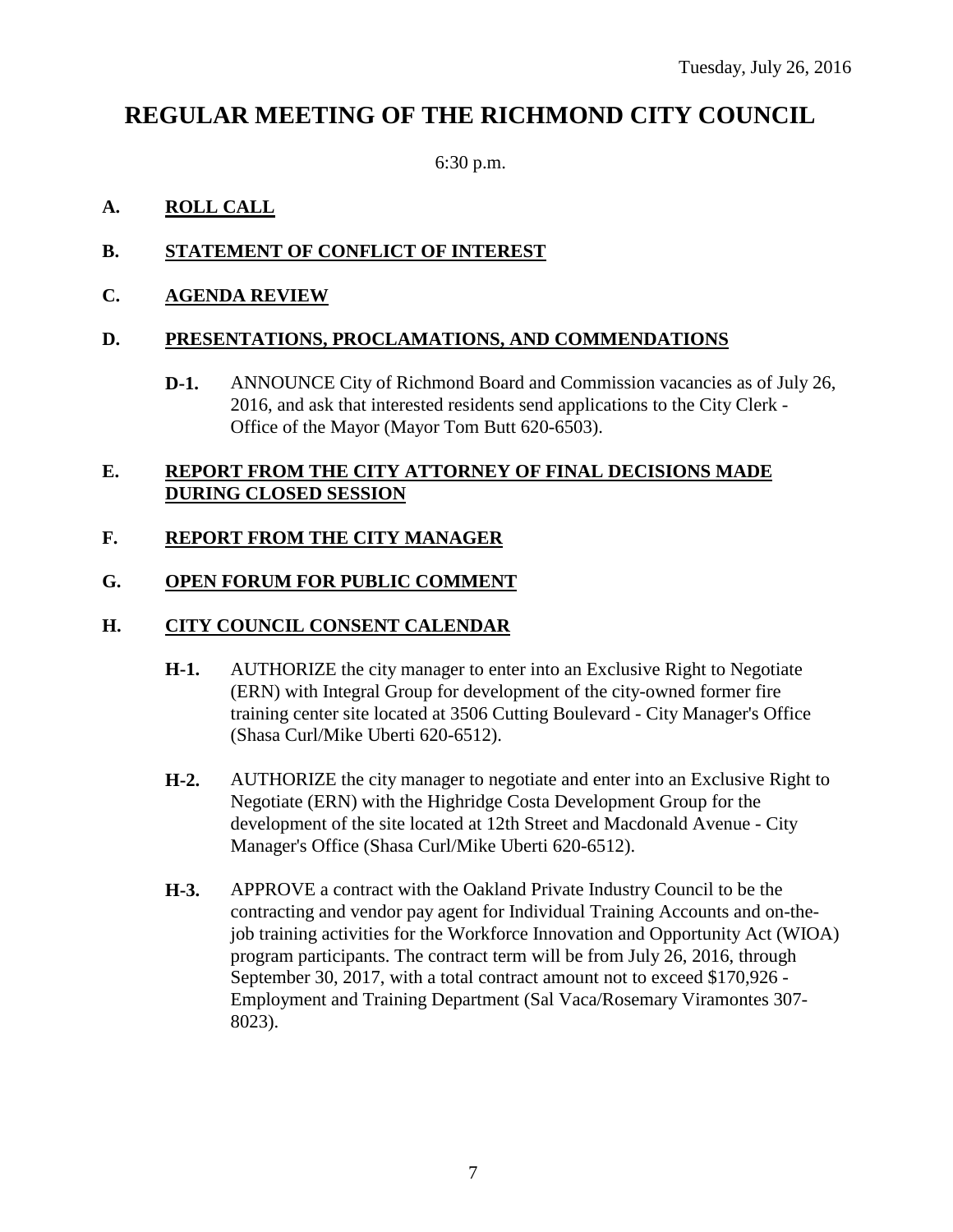- **H-4.** ADOPT a resolution approving and authorizing execution of a Master Agreement for Taxing Entity Compensation with affected taxing entities, allowing for the transfer to the City of seven properties owned by the former Richmond Community Redevelopment Agency to be utilized for future development - City Manager's Office (Shasa Curl/Bill Lindsay 412-2091).
- **H-5.** APPROVE a contract with Willdan Financial Services to prepared a service plan and fiscal analysis for the potential annexation of unincorporated North Richmond to the City of Richmond in an amount not to exceed \$55,000 and for a contract term from August 1, 2016 to March 31, 2017 - City Manager's Office (Bill Lindsay 620-6512).
- **H-6.** APPROVE the City of Richmond response to Grand Jury Report No. 1602 entitled, "Protecting Our Groundwater Resources," and authorize submittal of the response to the foreperson of the 2015-2016 Contra Costa County Civil Grand Jury - City Manager's Office (Bill Lindsay 620-6512).
- **H-7.** ACCEPT and APPROPRIATE all donations and grants received to support the Career Online High School (COHS) Diploma Program offered through Richmond Public Library's Literacy for Every Adult Program (LEAP) and APPROVE an agreement with the California State Library to provide matching funds for 25 scholarships as part of California's COHS Pilot Program and APPROVE the purchase of COHS scholarships in an amount not to exceed the available balance of donation and grant funds in fiscal years 2016-17 through 2019-2020 - Library and Cultural Services (Katy Curl 620-6554).
- **H-8.** APPROVE the City of Richmond response to Grand Jury Report No. 1605 entitled, "Caring for the Victims: Commercial Sexual Exploitation of Children in Contra Costa County," and authorize submittal of the response to the foreperson of the 2015-2016 Contra Costa County Civil Grand Jury - City Manager's Office (Bill Lindsay 620-6512).
- **H-9.** APPROVE the first amendment to the professional services agreement with Boudreau Associates, LLC to complete field sampling, environmental documentation, and permitting to obtain approval from the United States Army Corps of Engineers, Regional Water Quality Control Board, and the Bay Conservation and Development Commission to dredge berths 7 and 8, increasing the amount by \$364,147 to a total not to exceed \$472,147- Port Department (Jim Matzorkis 215-4600).
- **H-10.** ADOPT a resolution authorizing the execution of agreements between the City of Richmond and the State of California Department of Transportation (Caltrans) for the use of \$293,381 in Sustainable Communities grant funding to support a project to develop an Integrated and Equitable Multimodal Mobility Plan - City Manager's Office (Bill Lindsay/Lori Reese-Brown 620-6869).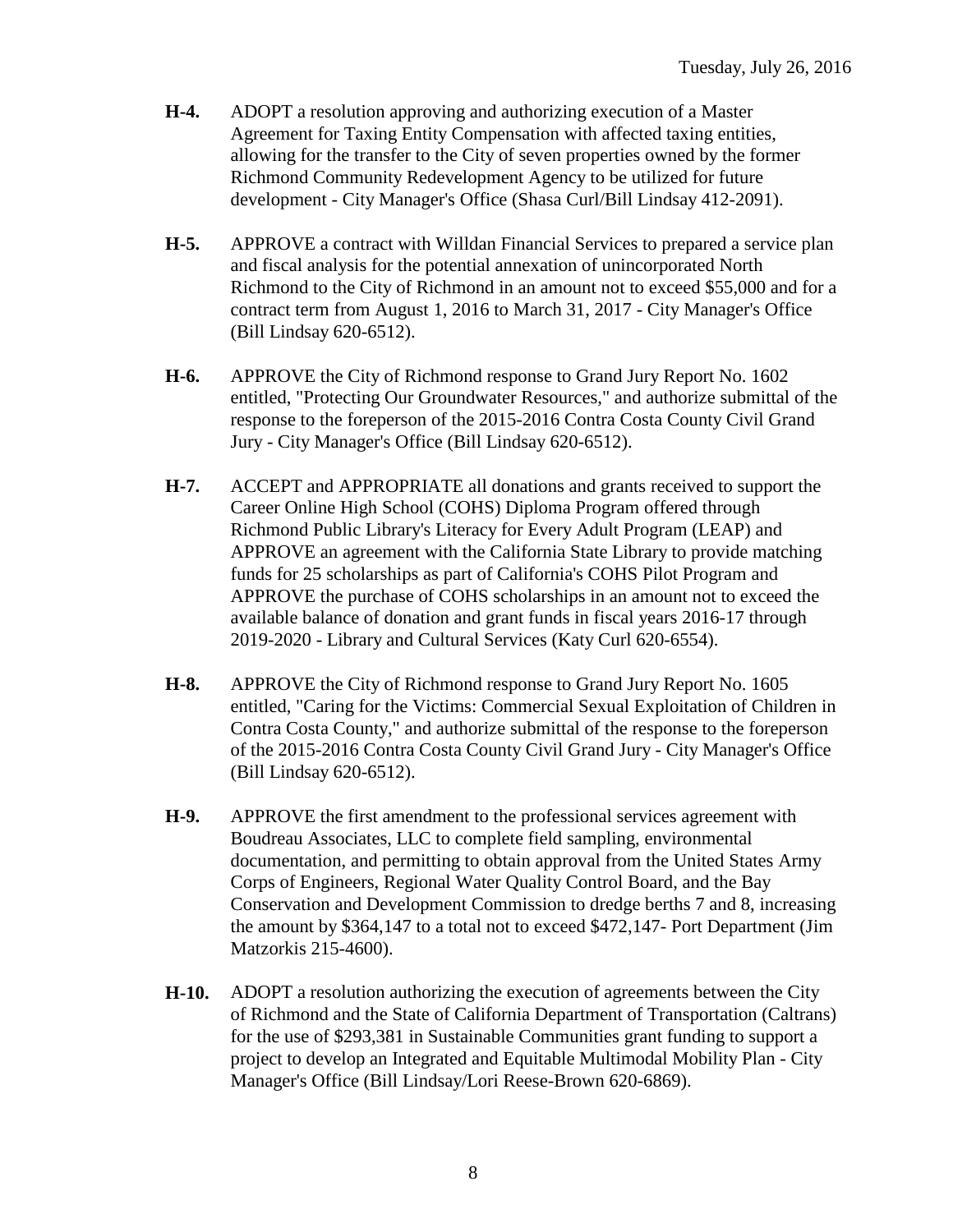- **H-11.** ADOPT a resolution authorizing the city manager to execute amended loan documents, if necessary, and a new subordination agreement between the City and JP Morgan Chase Bank, N.A., which agreement will subordinate the City's \$4,500,000 loan, in support of the Richmond Housing Authority's Rental Assistance Demonstration Project for Friendship Manor and Triangle Court to a new total \$17,500,000 bond allocation - Housing Department (Tim Jones 621- 1310).
- **H-12.** APPROVE a two-year contract with Daud Abdullah and Urban Tilth to create pieces of mosaic artwork that enhance the City's beauty, engage the community, and promote reuse and recycling practices for an amount not to exceed \$90,000, with a term extending through December 31, 2018; APPROVE the purchase and installation of recycling top facilities on existing trash receptacles from EcoPop Designs for an amount not to exceed \$84,600, with a term extending through December 31, 2018; and APPROPRIATE \$174,600 from the Recyclemore funds received in FY2015/16 for these purposes - City Manager's Office (Shasa Curl/Adam Lenz 412-2091).
- **H-13.** APPROVE actions to update the Commission on Aging; APPOINT Naomi Williams, re- appointment, seat #9, term expiring May 19, 2018 - Office of the Mayor (Mayor Tom Butt 620-6503).
- **H-14.** APPROVE appointments for the ECIA Transportation Oversight Committee: APPOINT Christa Erasmus, new appointment, seat #1, term expiration July 25, 2019; Eric Anderson, new appointment, seat #2, term expiration July 25, 2019; Martha Serianz, new appointment, seat #3, term expiration July 25, 2019; and Erica Benita Haywood, new appointment, seat #4, term expiration July 25, 2019 - Office of the Mayor (Mayor Tom Butt 620-6503).
- **H-15.** APPROVE actions to update the Historic Preservation Commission: APPOINT Michael Hibma, re-appointment, seat #2, term expiring July 31, 2020 - Office of the Mayor (Mayor Tom Butt 620-6503).
- **H-16.** APPROVE actions to update the Economic Development Commission; APPOINT Bryan Briggs, new appointment, seat #12, term expiration March 30, 2019; Tanya Brown, new appointment, seat #13, term expiration March 30, 2019 - Office of the Mayor (Mayor Tom Butt 620-6503).
- **H-17.** PROCLAMATION declaring September 17-23, 2016 as Constitution Week and encouraging residents to learn about their rights under the nation's Constitution - Mayor's Office (Mayor Tom Butt 620-6503).
- **H-18.** AUTHORIZE the Port Director and city staff and Councilmembers to comprise a delegation of Richmond City officials to visit Zhoushan, China to attend the second annual International Island Tourism Conference - Port Department (Jim Matzorkis 215-4600).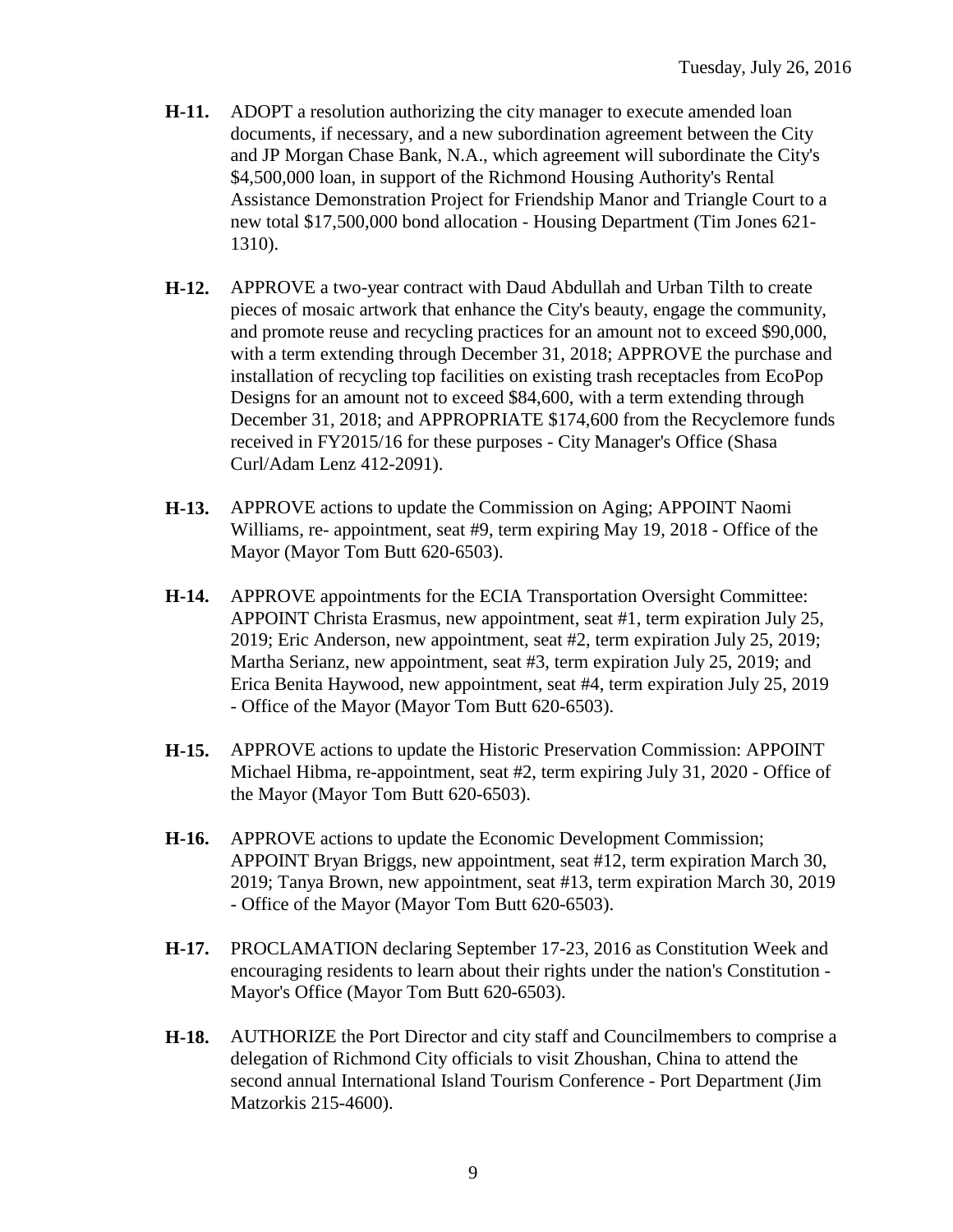- **H-19.** APPROVE the minutes of the regular City Council meeting held Tuesday, June 28, 2016 - City Clerk's Office (Pamela Christian 620-6513).
- **H-20.** AUTHORIZE the city manager to execute an Indefeasible Right of Use Agreement (IRU) with Internet Archive, allowing Internet Archive exclusive use of four (4) strands of City of Richmond owned fiber optic cable in return for providing free broadband wireless Internet access in select locations within the City for a period of 30 years - Information Technology Department (Sue Hartman 620-6874) - **This item was continued from the July 19, 2016, meeting.**

### **I. RESOLUTIONS**

**I-1.** ADOPT a resolution of the City Council of the City of Richmond Approving the Issuance by the Richmond Joint Powers Financing Authority of not to exceed \$9,500,000 Principal Amount of Richmond Joint Powers Financing Authority Reassessment District Revenue Refunding Bonds, Series 2016; Approving the Forms of an Amended and Restated Trust Agreement, authorizing the execution and delivery thereof, and authorizing and directing certain related actions necessary to implement the proposed refunding program - Finance Department (Belinda Warner 620-6740).

### **J. PUBLIC HEARINGS**

**J-1.** ADOPT a resolution, Order of Vacation No. 910, vacating the west end of Meeker Avenue from the west of south 17th Street for 241 feet to the west end of Meeker Avenue - Engineering Services Department (Yader Bermudez 774-6300 /Steven Tam 307-8112).

### **K. STUDY SESSION/STUDY AND ACTION SESSION**

- **K-1.** RECEIVE a presentation from AmeriCorps staff members Guadalupe Morales and Kiana Ward highlighting the 2015-2016 accomplishments of Richmond's Love Your Block Program - Office of the Mayor (Mayor Tom Butt 620-6503).
- **K-2.** (1) RECEIVE a presentation on the Draft Climate Action Plan; (2) AUTHORIZE the City Manager to increase the contract amount by \$30,000 with Environmental Science Associates (ESA) for a total contract amount not to exceed \$344,832 to complete the Final Climate Action Plan; (3) AUTHORIZE the City Manager to implement actions of the Draft CAP by entering into all agreements necessary to receive a \$1.495 million grant award from the California Energy Commission for the Richmond Advanced Energy Community Initiatives, and appropriate \$255,000 in City staff time to the City's FY16-17 budget; and (4) AUTHORIZE the City Manager and Housing Authority Director to implement actions of the Draft Climate Action Plan by entering into a no-cost Installation Services Agreement with the non-profit GRID Alternatives to solarize 98 units at Triangle Court Housing Development with all project funds of \$816,275 provided by State Cap and Trade incentives. - City Manager's Office (Shasa Curl/Adam Lenz 620-6512).